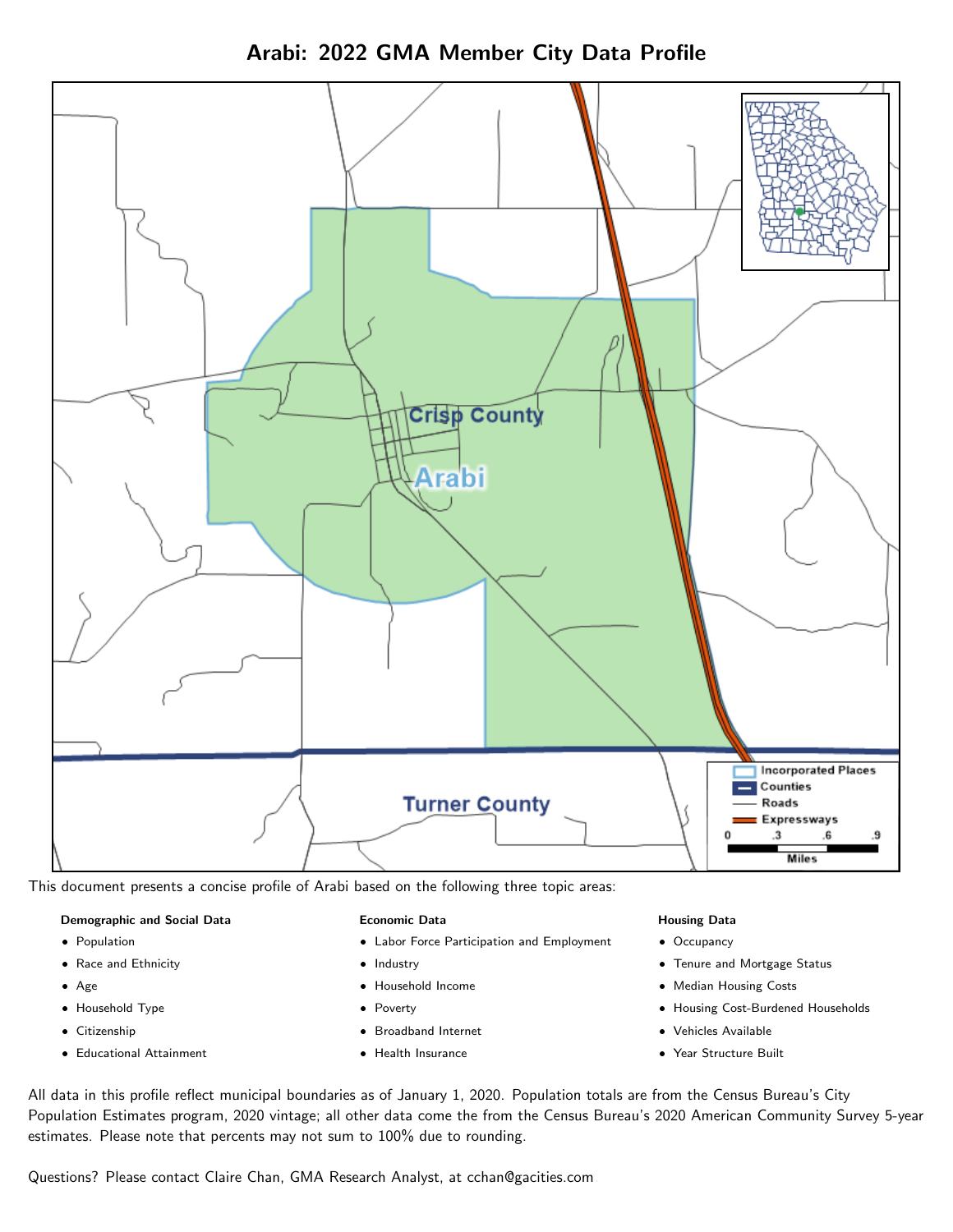# Arabi: Demographic and Social





16% 14% 12% 10% 8% 6% 4% 2% 0% 2% 4% 6% 8% 10% 12% 14% 16%

Source: American Community Survey, 2020 5-year estimates, table B01001 Source: American Community Survey, 2020 5-year estimates, table B11001

# Native Born 100%

# Race and Ethnicity



Source: U.S. Census Bureau, City Population Estimates, 2020 vintage Source: American Community Survey, 2020 5-year estimates, table B03002

# Household Type



#### Educational Attainment



Source: American Community Survey, 2020 5-year estimates, table B05002 Source: American Community Survey, 2020 5-year estimates, table B15002



# **Citizenship**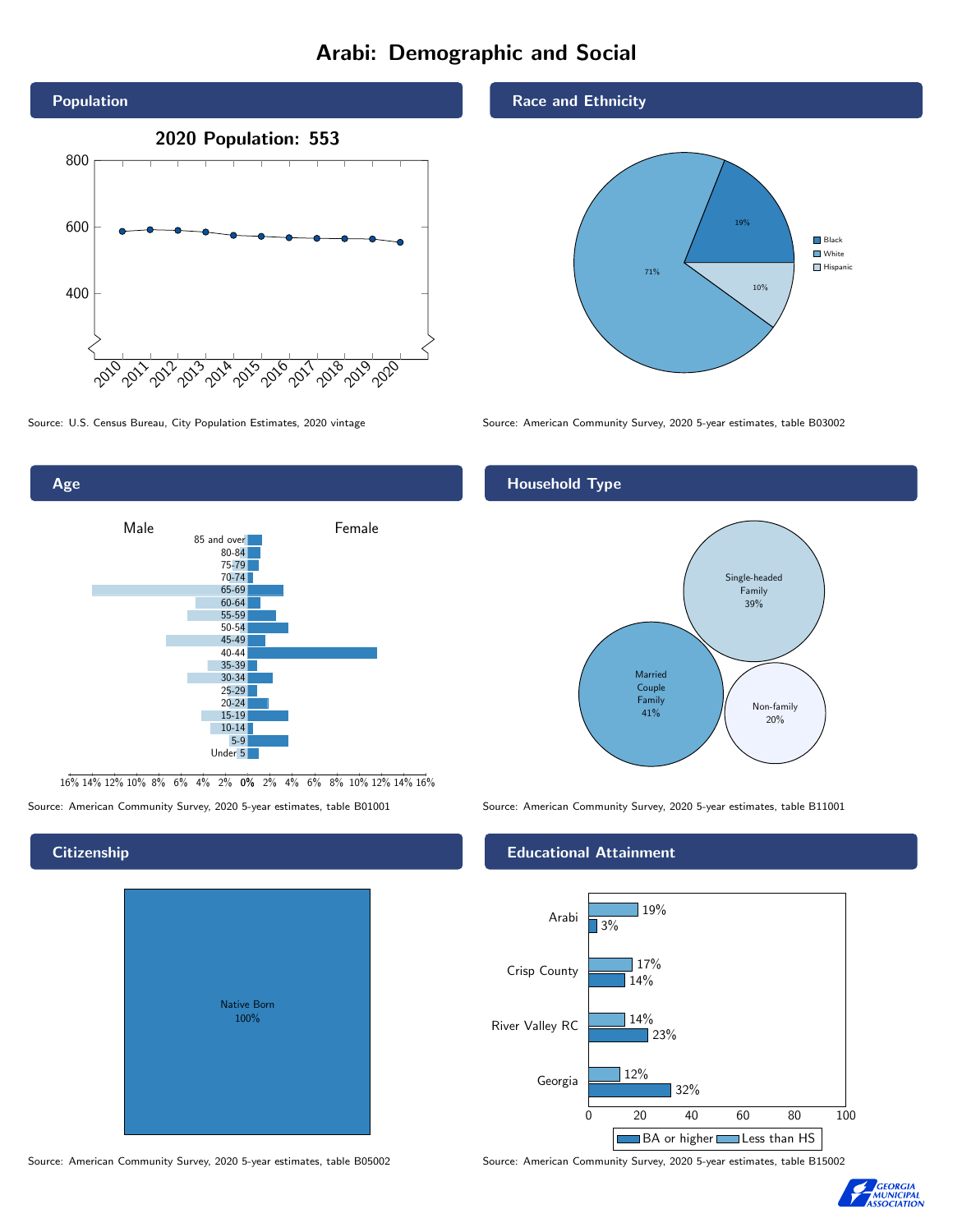# Arabi: Economic







Source: American Community Survey, 2020 5-year estimates, table B23001 Note: Unemployment rate is based upon the civilian labor force.

# Industry

| Agriculture, forestry, fishing and hunting, and mining      | $2\%$ |
|-------------------------------------------------------------|-------|
| Construction                                                | 3%    |
| Manufacturing                                               | 20%   |
| <b>Wholesale Trade</b>                                      | 2%    |
| Retail Trade                                                | 14%   |
| Transportation and warehousing, and utilities               | 6%    |
| Information                                                 | $0\%$ |
| Finance and insurance, real estate, rental, leasing         | 7%    |
| Professional, scientific, mgt, administrative, waste mgt    | $4\%$ |
| Educational services, and health care and social assistance | 11%   |
| Arts, entertainment, recreation, accommodation, food        | 26%   |
| service                                                     |       |
| Other services, except public administration                | 3%    |
| Public administration                                       | 2%    |

Source: American Community Survey, 2020 5-year estimates, table C24030



Source: American Community Survey, 2020 5-year estimates, tables B19013 and B19025 Source: American Community Survey, 2020 5-year estimates, table B17010



Source: American Community Survey, 2020 5-year estimates, table B28002 Source: American Community Survey, 2020 5-year estimates, table B18135

# **Health Insurance**